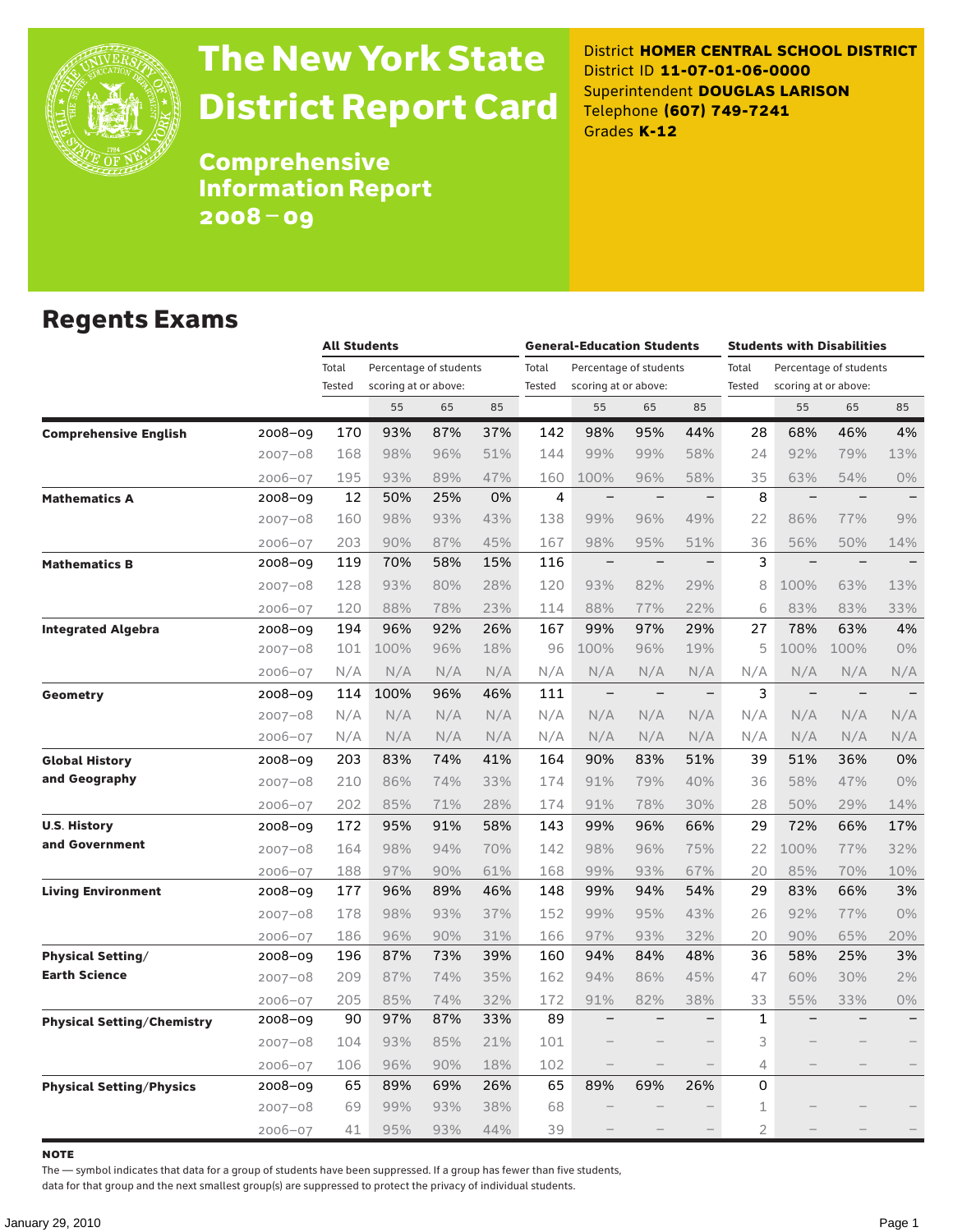### Regents Exams

|                              |             |                 | <b>All Students</b> |                                                |     |                 | <b>General-Education Students Students with Disabilities</b> |      |                 |              |                                                |    |    |  |
|------------------------------|-------------|-----------------|---------------------|------------------------------------------------|-----|-----------------|--------------------------------------------------------------|------|-----------------|--------------|------------------------------------------------|----|----|--|
|                              |             | Total<br>Tested |                     | Percentage of students<br>scoring at or above: |     | Total<br>Tested | Percentage of students<br>scoring at or above:               |      | Total<br>Tested |              | Percentage of students<br>scoring at or above: |    |    |  |
|                              |             |                 | 55                  | 65                                             | 85  |                 | 55                                                           | 65   | 85              |              | 55                                             | 65 | 85 |  |
| <b>Comprehensive French</b>  | $2008 - 09$ | 25              | 100%                | 96%                                            | 76% | 25              | 100%                                                         | 96%  | 76%             | 0            |                                                |    |    |  |
|                              | $2007 - 08$ | 22              | 100%                | 100%                                           | 73% | 22              | 100%                                                         | 100% | 73%             | $\circ$      |                                                |    |    |  |
|                              | $2006 - 07$ | 27              | 100%                | 100%                                           | 70% | 27              | 100%                                                         | 100% | 70%             | 0            |                                                |    |    |  |
| <b>Comprehensive German</b>  | $2008 - 09$ | 12              | 92%                 | 92%                                            | 75% | 11              |                                                              |      |                 | $\mathbf{1}$ |                                                |    |    |  |
|                              | $2007 - 08$ | 9               | 100%                | 100%                                           | 33% | 8               |                                                              |      |                 | 1            |                                                |    |    |  |
|                              | $2006 - 07$ | 11              | 100%                | 100%                                           | 27% | 10              |                                                              |      |                 | 1            |                                                |    |    |  |
| <b>Comprehensive Hebrew</b>  | $2008 - 09$ | $\mathbf 0$     |                     |                                                |     | 0               |                                                              |      |                 | 0            |                                                |    |    |  |
|                              | $2007 - 08$ | $\circ$         |                     |                                                |     | 0               |                                                              |      |                 | 0            |                                                |    |    |  |
|                              | $2006 - 07$ | 0               |                     |                                                |     | 0               |                                                              |      |                 | $\circ$      |                                                |    |    |  |
| <b>Comprehensive Italian</b> | $2008 - 09$ | $\mathbf 0$     |                     |                                                |     | 0               |                                                              |      |                 | $\Omega$     |                                                |    |    |  |
|                              | $2007 - 08$ | $\circ$         |                     |                                                |     | 0               |                                                              |      |                 | $\Omega$     |                                                |    |    |  |
|                              | $2006 - 07$ | $\circ$         |                     |                                                |     | 0               |                                                              |      |                 | 0            |                                                |    |    |  |
| <b>Comprehensive Latin</b>   | $2008 - 09$ | 0               |                     |                                                |     | 0               |                                                              |      |                 | $\Omega$     |                                                |    |    |  |
|                              | $2007 - 08$ | 0               |                     |                                                |     | 0               |                                                              |      |                 | $\bigcap$    |                                                |    |    |  |
|                              | $2006 - 07$ | 0               |                     |                                                |     | 0               |                                                              |      |                 | $\circ$      |                                                |    |    |  |
| <b>Comprehensive Spanish</b> | $2008 - 09$ | 73              | 99%                 | 95%                                            | 56% | 71              |                                                              |      |                 | 2            |                                                |    |    |  |
|                              | $2007 - 08$ | 68              | 100%                | 97%                                            | 62% | 68              | 100%                                                         | 97%  | 62%             | 0            |                                                |    |    |  |
|                              | $2006 - 07$ | 94              | 100%                | 99%                                            | 43% | 92              |                                                              |      |                 | 2            |                                                |    |    |  |

#### **NOTE**

The — symbol indicates that data for a group of students have been suppressed. If a group has fewer than five students,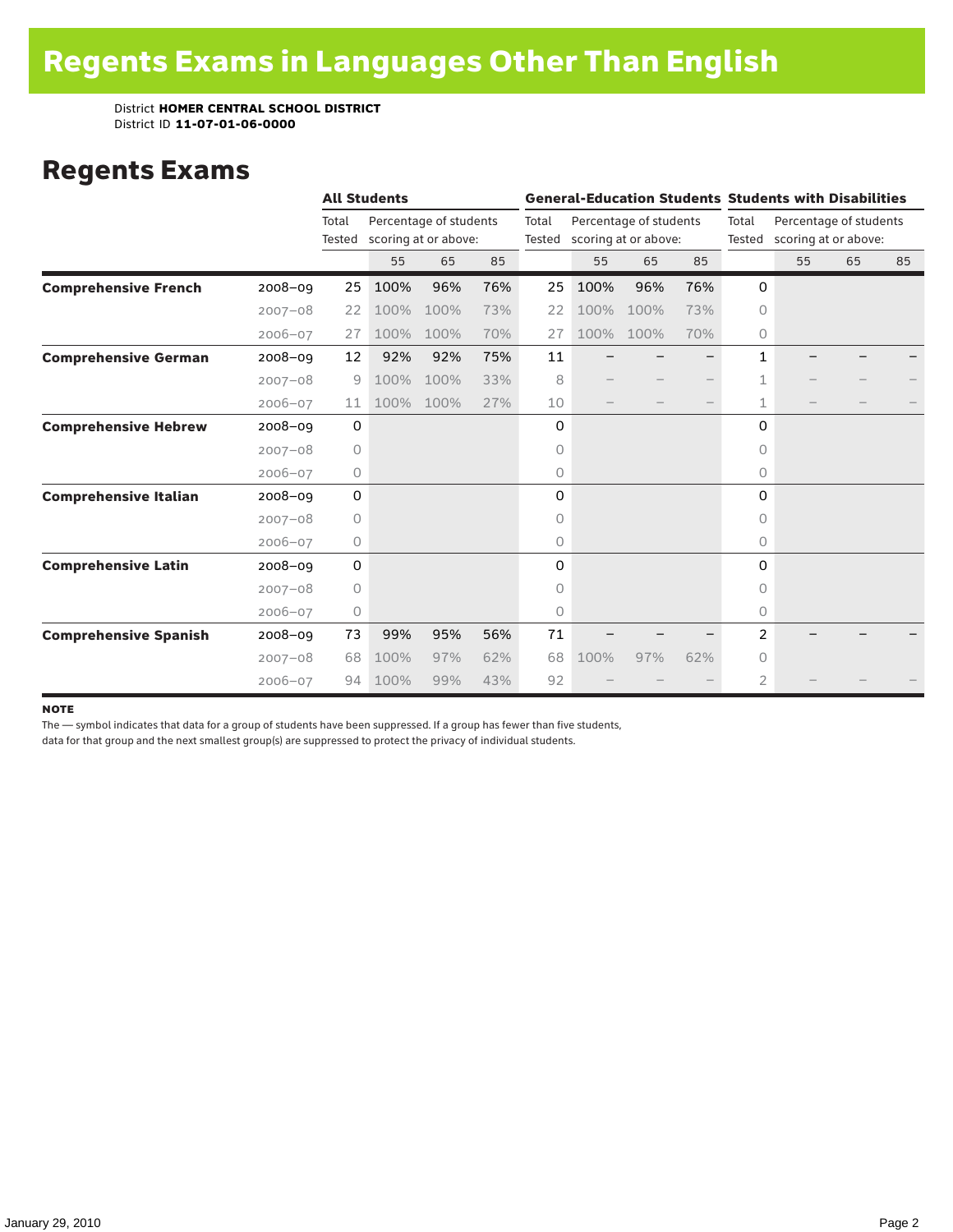# Regents Competency Tests

|                       |             | <b>All Students</b> |                  |                     |                  | <b>General-Education Students Students with Disabilities</b> |                  |  |  |
|-----------------------|-------------|---------------------|------------------|---------------------|------------------|--------------------------------------------------------------|------------------|--|--|
|                       |             | <b>Total Tested</b> | Percent Passing: | <b>Total Tested</b> | Percent Passing: | <b>Total Tested</b>                                          | Percent Passing: |  |  |
| <b>Mathematics</b>    | 2008-09     | 33                  | 70%              | 1                   |                  | 32                                                           |                  |  |  |
|                       | $2007 - 08$ | 20                  | 45%              | $\Omega$            |                  | 20                                                           | 45%              |  |  |
|                       | $2006 - 07$ | 6                   | 67%              |                     |                  | 5                                                            |                  |  |  |
| <b>Science</b>        | 2008-09     | 17                  | 59%              | $\overline{c}$      |                  | 15                                                           |                  |  |  |
|                       | $2007 - 08$ | 35                  | 77%              | 3                   |                  | 32                                                           |                  |  |  |
|                       | $2006 - 07$ | 4                   |                  | 0                   |                  | 4                                                            |                  |  |  |
| <b>Reading</b>        | 2008-09     | 5                   | 80%              | 1                   |                  | 4                                                            |                  |  |  |
|                       | $2007 - 08$ | U                   |                  | 0                   |                  | 0                                                            |                  |  |  |
|                       | $2006 - 07$ | $\overline{2}$      |                  | 0                   |                  | 2                                                            |                  |  |  |
| <b>Writing</b>        | 2008-09     | 4                   |                  | 1                   |                  | 3                                                            |                  |  |  |
|                       | $2007 - 08$ | 0                   |                  | 0                   |                  | 0                                                            |                  |  |  |
|                       | $2006 - 07$ | 2                   |                  | 0                   |                  | 2                                                            |                  |  |  |
| <b>Global Studies</b> | 2008-09     | 27                  | 22%              | 2                   |                  | 25                                                           |                  |  |  |
|                       | $2007 - 08$ | 20                  | 35%              | $\overline{2}$      |                  | 18                                                           |                  |  |  |
|                       | 2006-07     | 11                  | 27%              | 3                   |                  | 8                                                            |                  |  |  |
| <b>U.S. History</b>   | 2008-09     | 6                   | 33%              | $\mathbf{1}$        | $\qquad \qquad$  | 5                                                            |                  |  |  |
| and Government        | $2007 - 08$ | 4                   |                  |                     |                  | 3                                                            |                  |  |  |
|                       | $2006 - 07$ | 5                   | 20%              | $\overline{2}$      |                  | 3                                                            |                  |  |  |

#### **NOTE**

The — symbol indicates that data for a group of students have been suppressed. If a group has fewer than five students,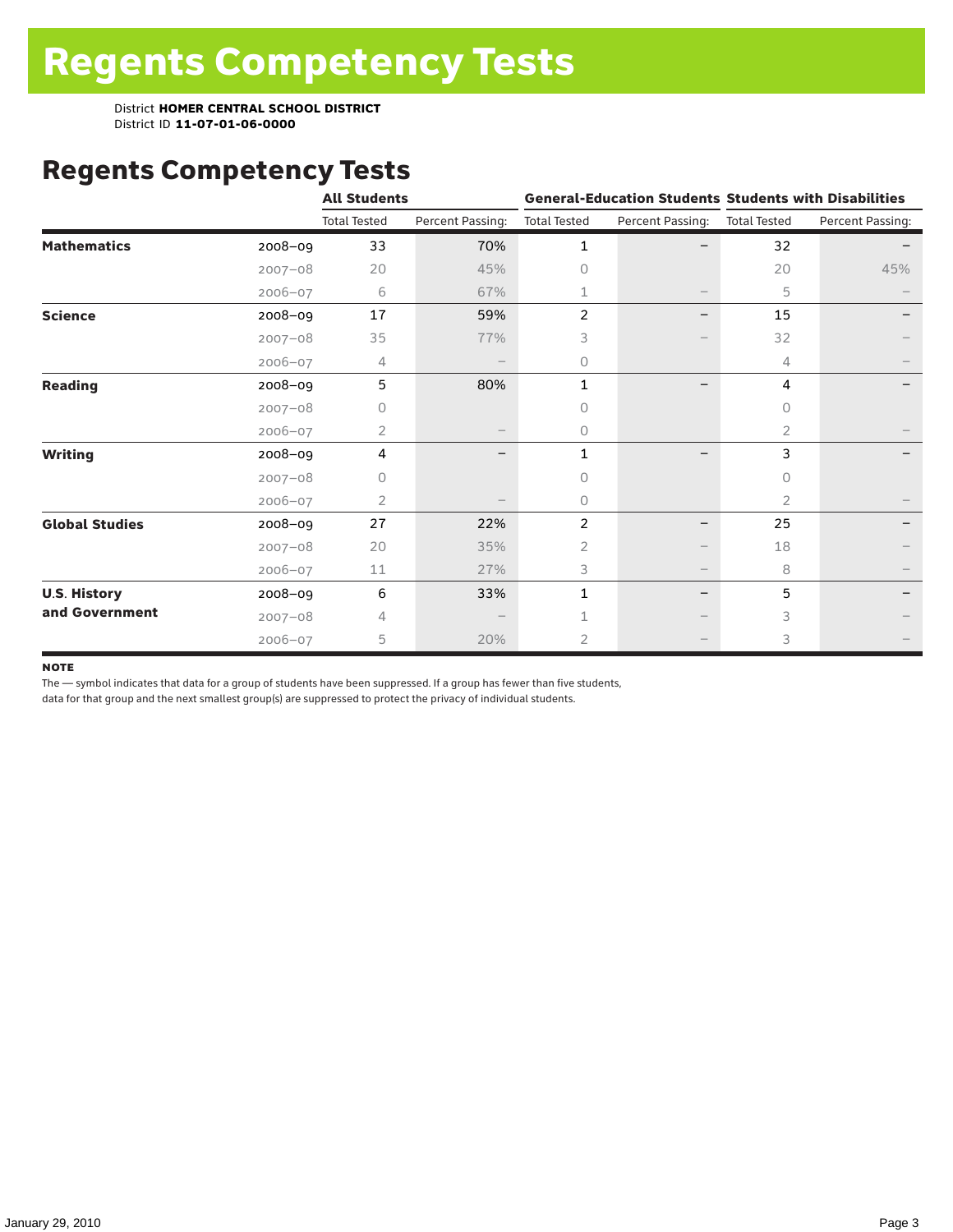# Second Language Proficiency Examinations

|                |             | <b>All Students</b> |                  |                     |                   | <b>General-Education Students Students with Disabilities</b> |                  |  |  |
|----------------|-------------|---------------------|------------------|---------------------|-------------------|--------------------------------------------------------------|------------------|--|--|
|                |             | <b>Total Tested</b> | Percent Passing: | <b>Total Tested</b> | Percent Passing:  | <b>Total Tested</b>                                          | Percent Passing: |  |  |
| <b>French</b>  | 2008-09     | 12                  | 83%              | 12                  | 83%               | 0                                                            |                  |  |  |
|                | $2007 - 08$ | 0                   |                  | 0                   |                   | $\circ$                                                      |                  |  |  |
|                | $2006 - 07$ | 29                  | 83%              | 27                  | $\qquad \qquad -$ | 2                                                            |                  |  |  |
| German         | 2008-09     | 30                  | 77%              | 28                  |                   | $\overline{2}$                                               |                  |  |  |
|                | $2007 - 08$ | $\bigcap$           |                  | 0                   |                   | $\bigcap$                                                    |                  |  |  |
|                | $2006 - 07$ | 15                  | 100%             | 14                  | $\qquad \qquad -$ | 1                                                            |                  |  |  |
| Italian        | 2008-09     | 0                   |                  | 0                   |                   | 0                                                            |                  |  |  |
|                | $2007 - 08$ | 0                   |                  | 0                   |                   | $\Omega$                                                     |                  |  |  |
|                | $2006 - 07$ | 0                   |                  | 0                   |                   | $\Omega$                                                     |                  |  |  |
| Latin          | $2008 - 09$ | $\Omega$            |                  | 0                   |                   | 0                                                            |                  |  |  |
|                | $2007 - 08$ | Ω                   |                  | 0                   |                   | 0                                                            |                  |  |  |
|                | $2006 - 07$ | 0                   |                  | 0                   |                   | 0                                                            |                  |  |  |
| <b>Spanish</b> | 2008-09     | 114                 | 96%              | 106                 | 97%               | 8                                                            | 88%              |  |  |
|                | $2007 - 08$ | 3                   |                  | 3                   |                   | $\bigcap$                                                    |                  |  |  |
|                | $2006 - 07$ | 109                 | 97%              | 103                 | 97%               | 6                                                            | 100%             |  |  |

#### **NOTE**

The — symbol indicates that data for a group of students have been suppressed. If a group has fewer than five students,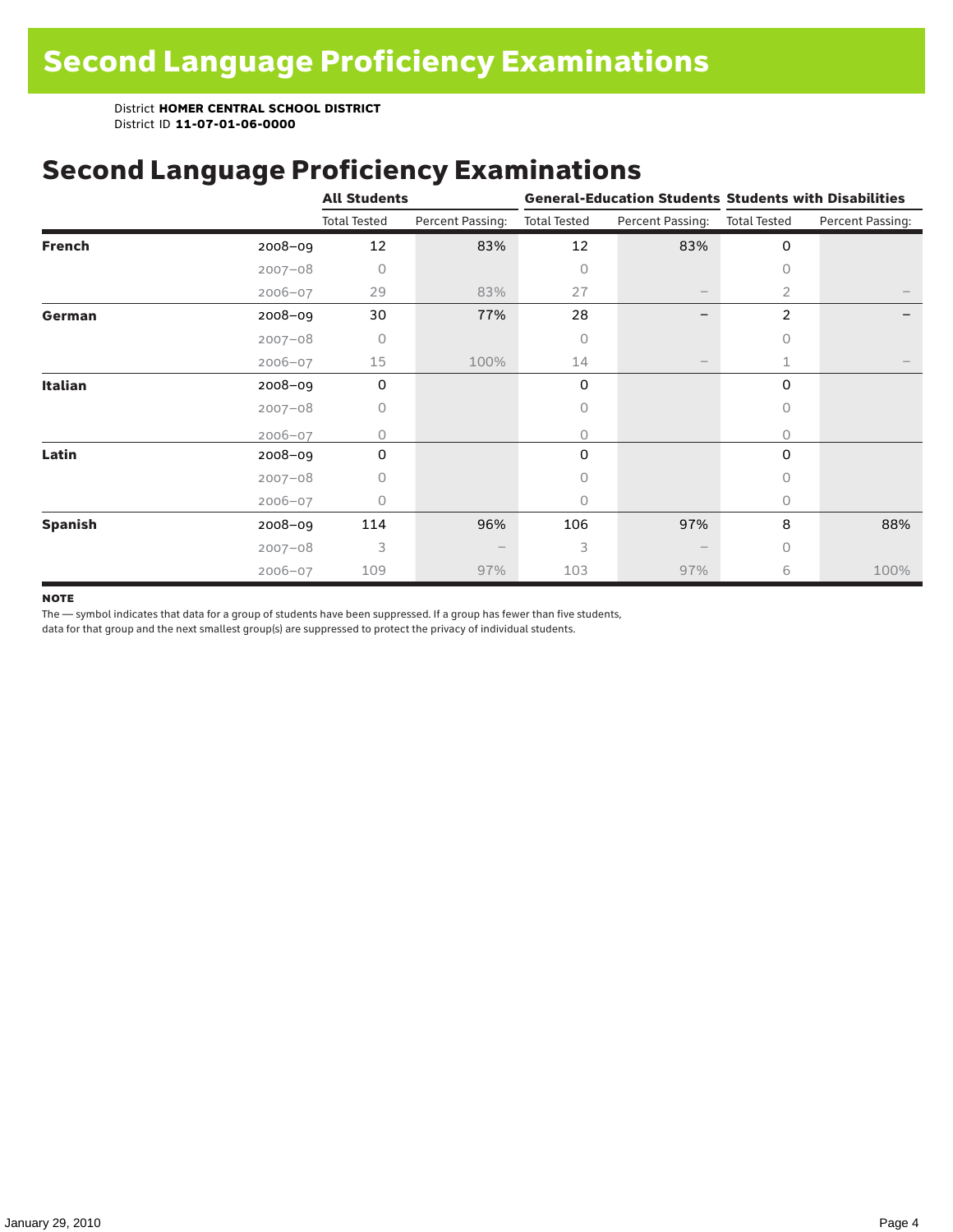### New York State English as a Second Language Achievement Test (NYSESLAT)

|                  |             |                     | <b>All Students</b>               |                             |                          |                          | <b>General-Education Students</b> |                                   |                     |                             | <b>Students with Disabilities</b> |                     |  |                                   |  |       |
|------------------|-------------|---------------------|-----------------------------------|-----------------------------|--------------------------|--------------------------|-----------------------------------|-----------------------------------|---------------------|-----------------------------|-----------------------------------|---------------------|--|-----------------------------------|--|-------|
|                  |             | Total               |                                   | Percent of students scoring |                          |                          | Total                             |                                   |                     | Percent of students scoring |                                   | Total               |  | Percent of students scoring       |  |       |
|                  |             |                     | Tested in each performance level: |                             |                          |                          |                                   | Tested in each performance level: |                     |                             |                                   |                     |  | Tested in each performance level: |  |       |
|                  |             |                     |                                   | Begin. Interm. Adv.         |                          | Prof.                    |                                   |                                   | Begin. Interm. Adv. |                             | Prof.                             |                     |  | Begin. Interm. Adv.               |  | Prof. |
| <b>Listening</b> | 2008-09     | 3                   |                                   |                             |                          | $\overline{\phantom{0}}$ | 3                                 |                                   |                     |                             |                                   | 0                   |  |                                   |  |       |
| and Speaking     | $2007 - 08$ | $\mathbf 1$         |                                   |                             |                          |                          | $\mathbf 1$                       |                                   |                     |                             |                                   | $\circ$             |  |                                   |  |       |
| $(Grades K-1)$   | $2006 - 07$ | 3                   |                                   |                             |                          | $\qquad \qquad -$        | 3                                 |                                   |                     |                             | $\qquad \qquad -$                 | 0                   |  |                                   |  |       |
| <b>Reading</b>   | $2008 - 09$ | 3                   |                                   |                             |                          | $-$                      | 3                                 | $\overline{\phantom{0}}$          |                     | -                           | $\overline{\phantom{0}}$          | 0                   |  |                                   |  |       |
| and Writing      | $2007 - 08$ | 1                   |                                   |                             |                          | $-$                      | 1                                 |                                   |                     |                             | $\qquad \qquad -$                 | 0                   |  |                                   |  |       |
| $(Grades K-1)$   | $2006 - 07$ | 3                   |                                   |                             |                          | $\overline{\phantom{0}}$ | 3                                 |                                   |                     |                             | $\overline{\phantom{0}}$          | 0                   |  |                                   |  |       |
| <b>Listening</b> | $2008 - 09$ | 1                   | -                                 |                             | $\overline{\phantom{0}}$ | $\overline{\phantom{0}}$ | 1                                 | $\qquad \qquad -$                 | ÷,                  | -                           | $\qquad \qquad -$                 | 0                   |  |                                   |  |       |
| and Speaking     | $2007 - 08$ | 2                   |                                   |                             |                          | $\overline{\phantom{0}}$ | $\overline{2}$                    |                                   |                     |                             | $\overline{\phantom{0}}$          | 0                   |  |                                   |  |       |
| $(Grades 2-4)$   | $2006 - 07$ | $\overline{2}$      |                                   |                             |                          | $\overline{\phantom{0}}$ | $\overline{2}$                    |                                   |                     |                             | $\qquad \qquad -$                 | 0                   |  |                                   |  |       |
| <b>Reading</b>   | $2008 - 09$ | $\mathbf 1$         |                                   |                             | -                        | $\qquad \qquad -$        | $\mathbf{1}$                      |                                   |                     |                             | $-$                               | 0                   |  |                                   |  |       |
| and Writing      | $2007 - 08$ | 2                   |                                   |                             |                          | $\overline{\phantom{0}}$ | $\overline{2}$                    |                                   |                     |                             | $\overline{\phantom{0}}$          | $\circ$             |  |                                   |  |       |
| (Grades $2-4$ )  | $2006 - 07$ | 2                   |                                   |                             |                          |                          | 2                                 |                                   |                     |                             |                                   | 0                   |  |                                   |  |       |
| <b>Listening</b> | $2008 - 09$ | 0                   |                                   |                             |                          |                          | 0                                 |                                   |                     |                             |                                   | 0                   |  |                                   |  |       |
| and Speaking     | $2007 - 08$ | 0                   |                                   |                             |                          |                          | $\circ$                           |                                   |                     |                             |                                   | $\circ$             |  |                                   |  |       |
| $(Grades 5-6)$   | $2006 - 07$ | 0                   |                                   |                             |                          |                          | 0                                 |                                   |                     |                             |                                   | 0                   |  |                                   |  |       |
| <b>Reading</b>   | $2008 - 09$ | $\mathsf{O}\xspace$ |                                   |                             |                          |                          | $\mathbf 0$                       |                                   |                     |                             |                                   | 0                   |  |                                   |  |       |
| and Writing      | $2007 - 08$ | 0                   |                                   |                             |                          |                          | $\circ$                           |                                   |                     |                             |                                   | $\circlearrowright$ |  |                                   |  |       |
| $(Grades 5-6)$   | $2006 - 07$ | 0                   |                                   |                             |                          |                          | 0                                 |                                   |                     |                             |                                   | 0                   |  |                                   |  |       |
| <b>Listening</b> | $2008 - 09$ | 0                   |                                   |                             |                          |                          | $\mathbf 0$                       |                                   |                     |                             |                                   | 0                   |  |                                   |  |       |
| and Speaking     | $2007 - 08$ | $\mathbf 1$         |                                   |                             |                          |                          | $1\,$                             |                                   |                     |                             |                                   | $\circ$             |  |                                   |  |       |
| (Grades $7-8$ )  | $2006 - 07$ | $\mathbf 1$         |                                   |                             |                          |                          | $\mathbf 1$                       |                                   |                     |                             |                                   | 0                   |  |                                   |  |       |
| <b>Reading</b>   | $2008 - 09$ | 0                   |                                   |                             |                          |                          | $\mathbf 0$                       |                                   |                     |                             |                                   | 0                   |  |                                   |  |       |
| and Writing      | $2007 - 08$ | 1                   |                                   |                             |                          |                          | 1                                 |                                   |                     |                             |                                   | 0                   |  |                                   |  |       |
| $(Grades 7-8)$   | $2006 - 07$ | 1                   |                                   |                             |                          |                          | 1                                 |                                   |                     |                             |                                   | 0                   |  |                                   |  |       |
| <b>Listening</b> | $2008 - 09$ | 0                   |                                   |                             |                          |                          | 0                                 |                                   |                     |                             |                                   | 0                   |  |                                   |  |       |
| and Speaking     | $2007 - 08$ | $\mathbf 1$         |                                   |                             |                          |                          | $\mathbf 1$                       |                                   |                     |                             |                                   | $\circ$             |  |                                   |  |       |
| $(Grades g-12)$  | $2006 - 07$ | $\mathbbm{1}$       |                                   |                             |                          | $\overline{\phantom{0}}$ | $\perp$                           |                                   |                     |                             |                                   | $\circ$             |  |                                   |  |       |
| <b>Reading</b>   | 2008-09     | 0                   |                                   |                             |                          |                          | 0                                 |                                   |                     |                             |                                   | 0                   |  |                                   |  |       |
| and Writing      | $2007 - 08$ | 1                   |                                   |                             |                          |                          | $\mathbf 1$                       |                                   |                     |                             |                                   | 0                   |  |                                   |  |       |
| $(Grades g-12)$  | $2006 - 07$ | 1                   |                                   |                             |                          |                          | 1                                 |                                   |                     |                             |                                   | 0                   |  |                                   |  |       |

#### **NOTE**

The — symbol indicates that data for a group of students have been suppressed. If a group has fewer than five students,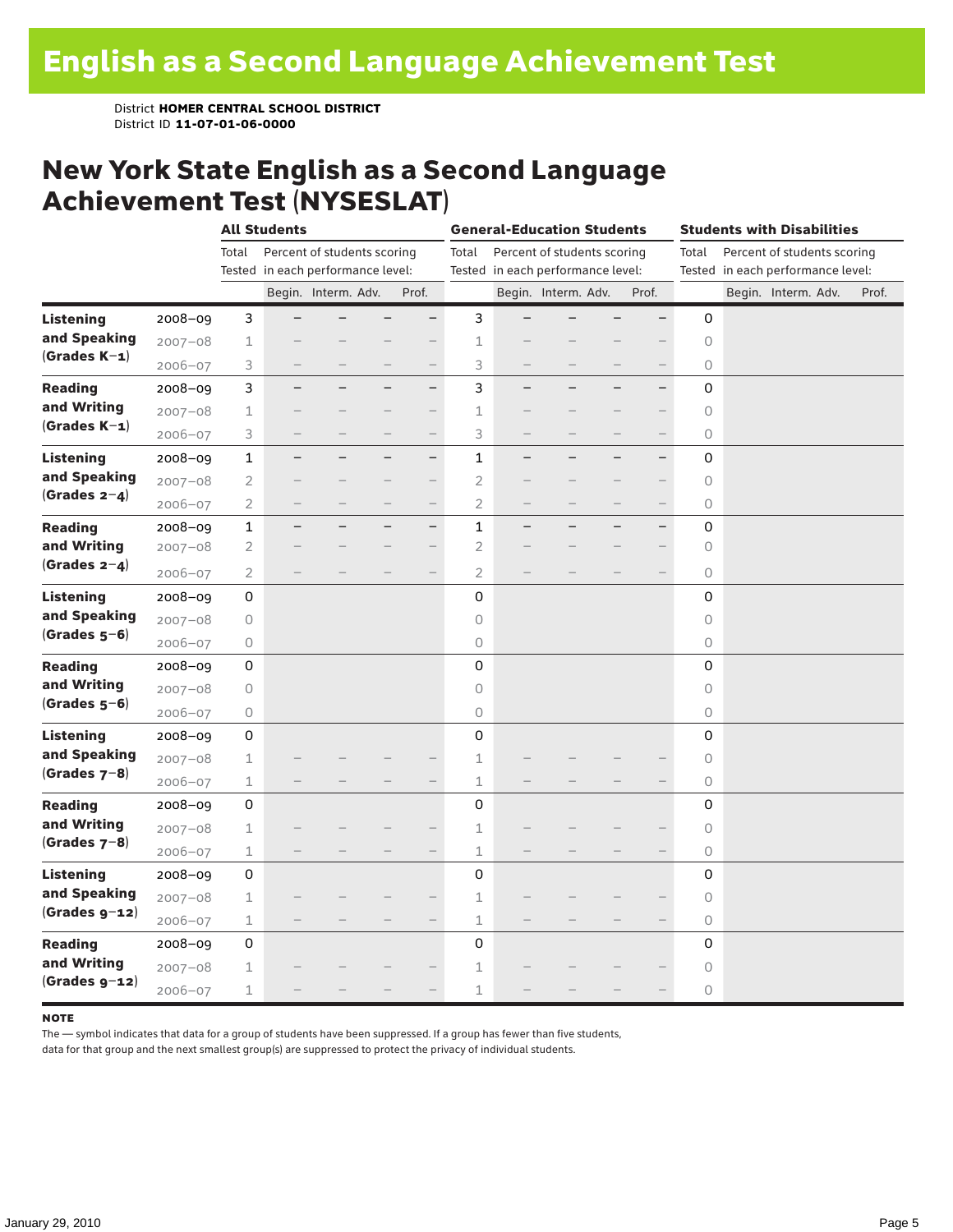# Elementary/Middle-Level Social Studies 2008–09

|                            | <b>All Students</b> |                                                    |     |     |     | <b>General-Education Students</b> |                                                    |     |     |     | <b>Students with Disabilities</b> |                                                    |     |     |                |
|----------------------------|---------------------|----------------------------------------------------|-----|-----|-----|-----------------------------------|----------------------------------------------------|-----|-----|-----|-----------------------------------|----------------------------------------------------|-----|-----|----------------|
|                            | Total               | Percentage of students<br>Tested scoring at level: |     |     |     | Total                             | Percentage of students<br>Tested scoring at level: |     |     |     | Total                             | Percentage of students<br>Tested scoring at level: |     |     |                |
|                            |                     |                                                    |     |     | 4   |                                   |                                                    |     |     |     |                                   |                                                    |     |     | $\overline{4}$ |
| <b>Elementary</b><br>Level | 169                 | 2%                                                 | 4%  | 38% | 56% | 142                               | 0%                                                 | 3%  | 35% | 62% | 27                                | 15%                                                | 7%  | 52% | 26%            |
| <b>Middle Level</b>        | 185                 | 2%                                                 | 22% | 49% | 28% | 151                               | 0%                                                 | 13% | 54% | 34% | 34                                | 12%                                                | 62% | 26% | 0%             |

### 2005 Total Cohort Performance on Regents Exams After Four Years

|                                        | <b>All Students</b>    |    |                                                                 |     | <b>General-Education Students</b> |                                                            |           |     |              | <b>Students with Disabilities</b> |                                                             |           |     |              |  |
|----------------------------------------|------------------------|----|-----------------------------------------------------------------|-----|-----------------------------------|------------------------------------------------------------|-----------|-----|--------------|-----------------------------------|-------------------------------------------------------------|-----------|-----|--------------|--|
|                                        | Cohort<br>$\circ$<br>亩 |    | Percentage of<br>students scoring:<br>65-84 85-100<br>$55 - 64$ |     |                                   | =<br>Cohoi<br>Percentage of<br>S<br>멷<br>students scoring: |           |     |              |                                   | Cohort<br>=<br>Percentage of<br>5<br>훕<br>students scoring: |           |     |              |  |
|                                        |                        |    |                                                                 |     |                                   |                                                            | $55 - 64$ |     | 65-84 85-100 |                                   |                                                             | $55 - 64$ |     | 65-84 85-100 |  |
| <b>Global History</b><br>and Geography | 180                    | 4% | 49%                                                             | 33% |                                   | 151                                                        | 3%        | 51% | 38%          |                                   | 29                                                          | 10%       | 38% | 7%           |  |
| <b>U.S. History</b><br>and Government  | 180                    | 3% | 21%                                                             | 63% |                                   | 151                                                        | 2%        | 19% | 72%          |                                   | 29                                                          | 7%        | 31% | 17%          |  |
| <b>Science</b>                         | 180                    | 2% | 40%                                                             | 48% |                                   | 151                                                        | 1%        | 39% | 54%          |                                   | 29                                                          | 7%        | 45% | 14%          |  |

# New York State Alternate Assessments (NYSAA) 2008–09

|                              | <b>All Students</b> |                                                |               |   |   |  |  |  |
|------------------------------|---------------------|------------------------------------------------|---------------|---|---|--|--|--|
|                              | Total               | Number of students scoring<br>Tested at Level: |               |   |   |  |  |  |
|                              |                     | 1                                              | $\mathcal{P}$ | 3 | 4 |  |  |  |
| <b>Elementary Level</b>      |                     |                                                |               |   |   |  |  |  |
| Social Studies               | 0                   |                                                |               |   |   |  |  |  |
| <b>Middle Level</b>          |                     |                                                |               |   |   |  |  |  |
| Social Studies               | 0                   |                                                |               |   |   |  |  |  |
| <b>Secondary Level</b>       |                     |                                                |               |   |   |  |  |  |
| <b>English Language Arts</b> | O                   |                                                |               |   |   |  |  |  |
| <b>Mathematics</b>           | Ω                   |                                                |               |   |   |  |  |  |
| Social Studies               | O                   |                                                |               |   |   |  |  |  |
| Science                      | Ω                   |                                                |               |   |   |  |  |  |

The New York State Alternate Assessment (NYSAA) is for students with severe cognitive disabilities. Results for students taking the NYSAA in English language arts, mathematics, and science at the elementary and middle levels are available in the *Accountability and Overview Report* part of *The New York State Report Card*.

The — symbol indicates that data for a group of students have been suppressed. If a group has fewer than five students, data for that group and the next smallest group(s) are suppressed to protect the privacy of individual students.

**NOTE**